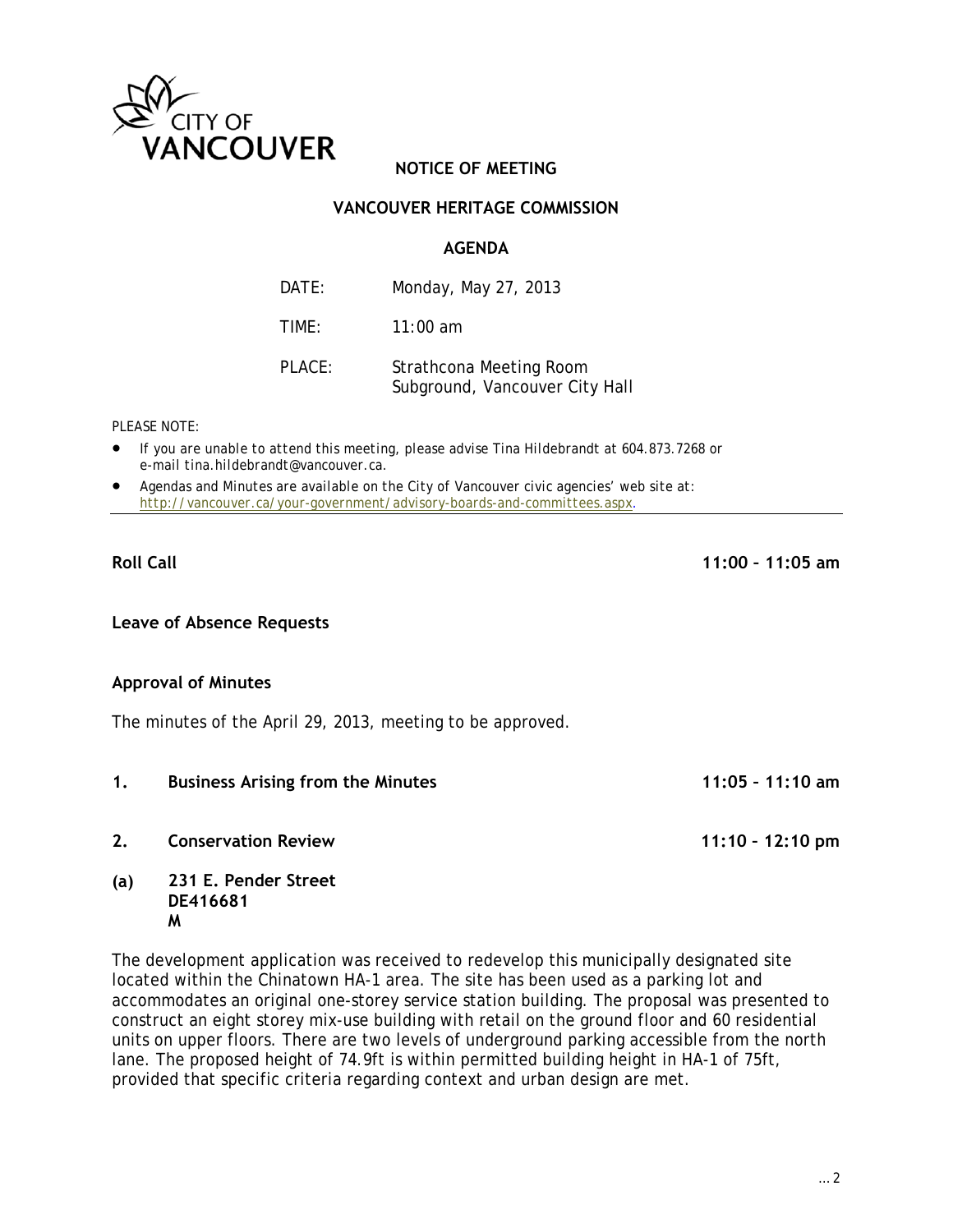Although not listed on the Vancouver Heritage Register the service station building has certain heritage values, as described in the Statement of Significance.

Based on a professional structural assessment, the applicant has determined that it is not economically viable or physically possible to retain the structure. It has been found that the building deteriorated beyond repair, resulting with the proposal to replace it. The conservation strategy has been developed to enable preservation of some exterior elements, such as: the folding wood doors, the decorative wood brackets and the original yellow color. Identified components will be restored and functionally incorporated within the new development. These elements, together with an explanatory plague, will find their place as a part the new ground floor elevation articulation, facing the adjacent west lane. In this way, the memory of the place will be preserved, together with some of its authentic heritage fabric, and the significant part of the original building's front elevation will be re-used and brought back into public view.

The applicant and staff will present the proposal and provide more information. The application was presented to CHAPC on May 14, 2013 and generally supported; subject to further design development of its facades *(please see attached CHAPC meeting minutes for more details)*. Staff will also provide more information related to the replacement of the mural located on adjacent building to the east, which would eventually be covered by the new development.

Issues:

- (i) Compliance of the proposed new development with the HA-1 Design Guidelines and the Chinatown character;
- (ii) Conservation strategy for the service station building;
- (iii) The strategy to address the mural loss

| Applicant:   | Bingham Hill Architects; John Bingham, Architect<br>Porte Development Corp.; David Porte, Developer |
|--------------|-----------------------------------------------------------------------------------------------------|
| Attachments: | reduced application drawings and CHAPC meeting minutes                                              |
| Staff:       | Zlatan Jankovic, Heritage Planner<br>Paul Cheng, Development Planner                                |

### **(b)** 1920 SW Marine Drive, Casa Mia 12:10 – 1:10 pm **VHR A Rezoning Application**

This application proposes to rezone this site from RS-1 to CD-1 to permit the development of a 92 bed Community Care Facility – Class B (long term care). The proposal involves retention and conversion of Casa Mia and development of a new 3-storey addition with underground parking and loading facilities replacing the existing garage. It is proposed that Casa Mia will be designated (including some interior features) as part of this application.

The application includes the following statistical information: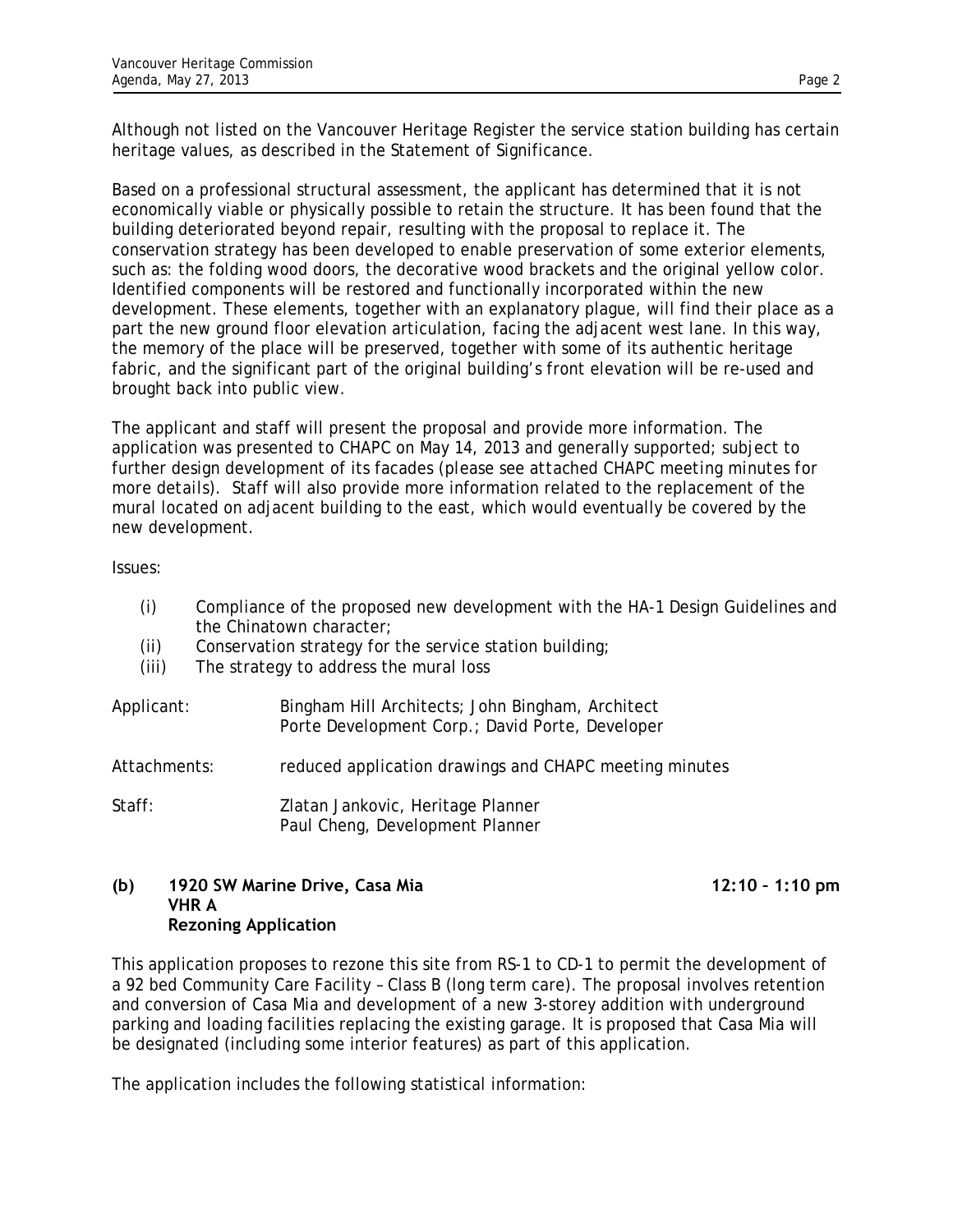|                                            | <b>Existing</b> | Permitted (under<br>RS-1 zoning) | Proposed                             |
|--------------------------------------------|-----------------|----------------------------------|--------------------------------------|
| <b>Total FSR</b>                           | 0.34            | 0.60                             | 0.93                                 |
| <b>Total Floor Area</b>                    | 22,089 sq. ft.  | $39,368$ sq. ft.                 | 61,001 sq. ft.                       |
| <b>Total Site</b><br>Coverage              | 12%             | 40%                              | 35%                                  |
| Height                                     | 46.45 ft.       | 35.10 ft.                        | 36.38 ft. (for<br>proposed addition) |
| <b>Front Yard</b><br>Setback               | $160.17$ ft.    | $57.12$ ft.                      | 28.05 ft.                            |
| <b>Rear Yard</b><br>Setback                | 22.9 ft.        | 78.35 ft.                        | 22.9 ft.                             |
| Side Yard Setback<br>(east)                | $34.45$ ft.     | 45.9 ft.                         | 34.45 ft.                            |
| Side Yard Setback<br>(west below<br>grade) | 24.8 ft.        | 45.9 ft.                         | $0.17$ ft.                           |
| Side Yard Setback<br>(west above<br>grade) | $24.8$ ft.      | $45.9$ ft.                       | $13.42$ ft.                          |

The Commission previously reviewed an enquiry for this rezoning in April 2012, and passed the following motion:

THAT the Vancouver Heritage Commission supports the enquiry for the preservation, restoration and rezoning of 1920 SW Marine Drive, Casa Mia, as presented at the April 16, 2012, meeting.

FURTHER THAT the Commission looks forward to seeing a detailed application including an updated Statement of Significance, Conservation and Maintenance Plan.

FURTHER THAT the Commission looks forward to seeing design development for the addition that will enhance its subordinate nature compatibility to the heritage building.

Staff will report on public consultation and feedback received on the application at the meeting.

Issues:

- (i) Statement of Significance and Conservation Plan;
- (ii) Overall proposal and compatibility of the new addition with the heritage building